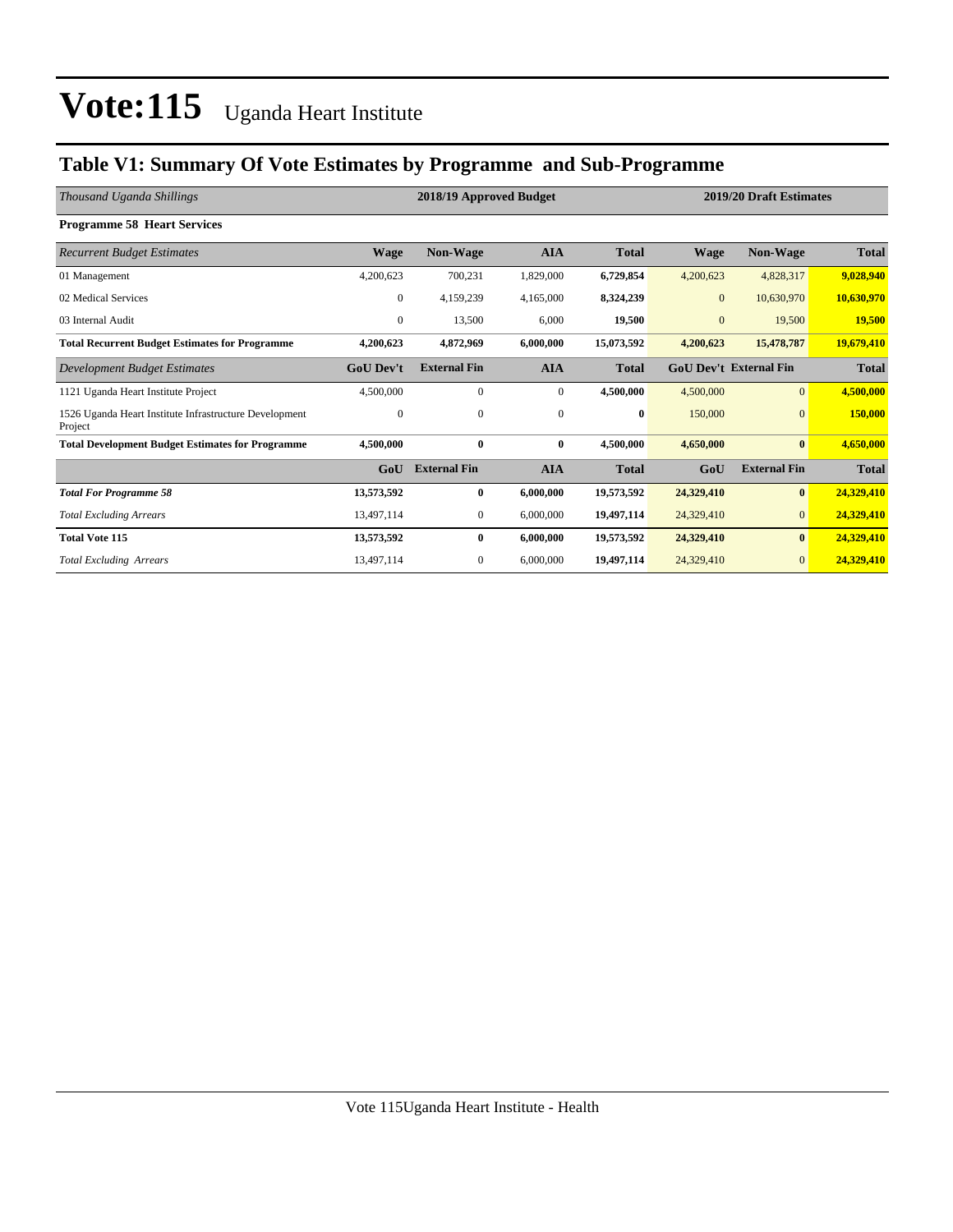### **Table V2: Summary Vote Estimates by Item**

| Thousand Uganda Shillings                                   |           | 2018/19 Approved Budget |            | 2019/20 Draft Estimates |            |                     |               |
|-------------------------------------------------------------|-----------|-------------------------|------------|-------------------------|------------|---------------------|---------------|
|                                                             | GoU       | <b>External Fin</b>     | <b>AIA</b> | <b>Total</b>            | GoU        | <b>External Fin</b> | <b>Total</b>  |
| <b>Employees, Goods and Services (Outputs Provided)</b>     | 8,997,114 | $\bf{0}$                | 6,000,000  | 14,997,114              | 19,679,410 | $\bf{0}$            | 19,679,410    |
| 211101 General Staff Salaries                               | 4,200,623 | $\bf{0}$                | $\bf{0}$   | 4,200,623               | 4,200,623  | $\bf{0}$            | 4,200,623     |
| 211102 Contract Staff Salaries                              | $\bf{0}$  | $\bf{0}$                | 800,000    | 800,000                 | $\bf{0}$   | $\bf{0}$            | $\bf{0}$      |
| 211103 Allowances (Inc. Casuals, Temporary)                 | 181,000   | 0                       | 348,500    | 529,500                 | 1,353,500  | $\bf{0}$            | 1,353,500     |
| 212101 Social Security Contributions                        | $\bf{0}$  | $\bf{0}$                | 0          | $\bf{0}$                | 80,000     | $\bf{0}$            | 80,000        |
| 212102 Pension for General Civil Service                    | 91,712    | $\bf{0}$                | 0          | 91,712                  | 101,671    | $\bf{0}$            | 101,671       |
| 212201 Social Security Contributions                        | $\bf{0}$  | $\bf{0}$                | 80,000     | 80,000                  | $\bf{0}$   | $\bf{0}$            | $\bf{0}$      |
| 213001 Medical expenses (To employees)                      | 21,500    | $\bf{0}$                | 16,000     | 37,500                  | 100,000    | $\bf{0}$            | 100,000       |
| 213002 Incapacity, death benefits and funeral expenses      | 10,000    | 0                       | 12,500     | 22,500                  | 22,500     | $\bf{0}$            | 22,500        |
| 213004 Gratuity Expenses                                    | 283,882   | $\bf{0}$                | $\bf{0}$   | 283,882                 | $\bf{0}$   | $\bf{0}$            | $\bf{0}$      |
| 221001 Advertising and Public Relations                     | 70,000    | $\bf{0}$                | 65,000     | 135,000                 | 85,960     | $\bf{0}$            | 85,960        |
| 221002 Workshops and Seminars                               | 25,000    | $\bf{0}$                | 25,000     | 50,000                  | 149,000    | $\bf{0}$            | 149,000       |
| 221003 Staff Training                                       | 270,000   | $\bf{0}$                | 215,000    | 485,000                 | 785,000    | $\bf{0}$            | 785,000       |
| 221004 Recruitment Expenses                                 | $\bf{0}$  | 0                       | 20,000     | 20,000                  | 20,000     | $\bf{0}$            | 20,000        |
| 221006 Commissions and related charges                      | $\bf{0}$  | $\bf{0}$                | $\bf{0}$   | $\bf{0}$                | 250,000    | $\bf{0}$            | 250,000       |
| 221007 Books, Periodicals & Newspapers                      | 8,000     | $\bf{0}$                | 10,000     | 18,000                  | 18,000     | $\bf{0}$            | 18,000        |
| 221008 Computer supplies and Information Technology<br>(TT) | 10,000    | $\bf{0}$                | 12,500     | 22,500                  | 22,500     | $\bf{0}$            | 22,500        |
| 221009 Welfare and Entertainment                            | 95,400    | $\bf{0}$                | 30,000     | 125,400                 | 125,400    | $\bf{0}$            | 125,400       |
| 221010 Special Meals and Drinks                             | 60,000    | $\bf{0}$                | 120,000    | 180,000                 | 180,000    | $\bf{0}$            | 180,000       |
| 221011 Printing, Stationery, Photocopying and Binding       | 46,500    | $\bf{0}$                | 61,000     | 107,500                 | 102,900    | $\bf{0}$            | 102,900       |
| 221012 Small Office Equipment                               | 5,500     | $\bf{0}$                | 10,000     | 15,500                  | 15,500     | $\bf{0}$            | 15,500        |
| 221014 Bank Charges and other Bank related costs            | $\bf{0}$  | $\bf{0}$                | 5,000      | 5,000                   | 5,000      | $\bf{0}$            | 5,000         |
| 221016 IFMS Recurrent costs                                 | 22,000    | $\bf{0}$                | 25,000     | 47,000                  | 47,000     | $\bf{0}$            | 47,000        |
| 222001 Telecommunications                                   | 100,000   | $\bf{0}$                | 85,000     | 185,000                 | 185,000    | $\bf{0}$            | 185,000       |
| 222002 Postage and Courier                                  | $\bf{0}$  | $\bf{0}$                | 10,000     | 10,000                  | 10,000     | $\bf{0}$            | <b>10,000</b> |
| 223004 Guard and Security services                          | $\bf{0}$  | $\bf{0}$                | 10,000     | 10,000                  | 10,000     | $\bf{0}$            | <b>10,000</b> |
| 223005 Electricity                                          | 120,000   | 0                       | 60,000     | 180,000                 | 231,984    | $\bf{0}$            | 231,984       |
| 223006 Water                                                | 85,000    | $\bf{0}$                | 30,000     | 115,000                 | 115,000    | $\bf{0}$            | 115,000       |
| 223007 Other Utilities- (fuel, gas, firewood, charcoal)     | 10,000    | $\bf{0}$                | 10,000     | 20,000                  | 20,000     | $\pmb{0}$           | 20,000        |
| 224001 Medical Supplies                                     | 553,770   | $\bf{0}$                | 2,105,000  | 2,658,770               | 5,658,770  | $\bf{0}$            | 5,658,770     |
| 224004 Cleaning and Sanitation                              | 94,400    | $\bf{0}$                | 25,000     | 119,400                 | 129,400    | $\bf{0}$            | 129,400       |
| 224005 Uniforms, Beddings and Protective Gear               | 40,000    | $\bf{0}$                | 0          | 40,000                  | 40,000     | $\bf{0}$            | 40,000        |
| 225001 Consultancy Services- Short term                     | 1,684,990 | $\bf{0}$                | 1,300,000  | 2,984,990               | 3,500,000  | $\boldsymbol{0}$    | 3,500,000     |
| 226001 Insurances                                           | 50,000    | $\bf{0}$                | 0          | 50,000                  | 365,000    | $\bf{0}$            | 365,000       |
| 227001 Travel inland                                        | 37,900    | $\bf{0}$                | 19,500     | 57,400                  | 389,765    | $\bf{0}$            | 389,765       |
| 227002 Travel abroad                                        | 15,000    | $\bf{0}$                | 165,000    | 180,000                 | 180,000    | $\bf{0}$            | 180,000       |
| 227003 Carriage, Haulage, Freight and transport hire        | 4,000     | $\bf{0}$                | 5,000      | 9,000                   | 9,000      | $\bf{0}$            | 9,000         |

Vote 115Uganda Heart Institute - Health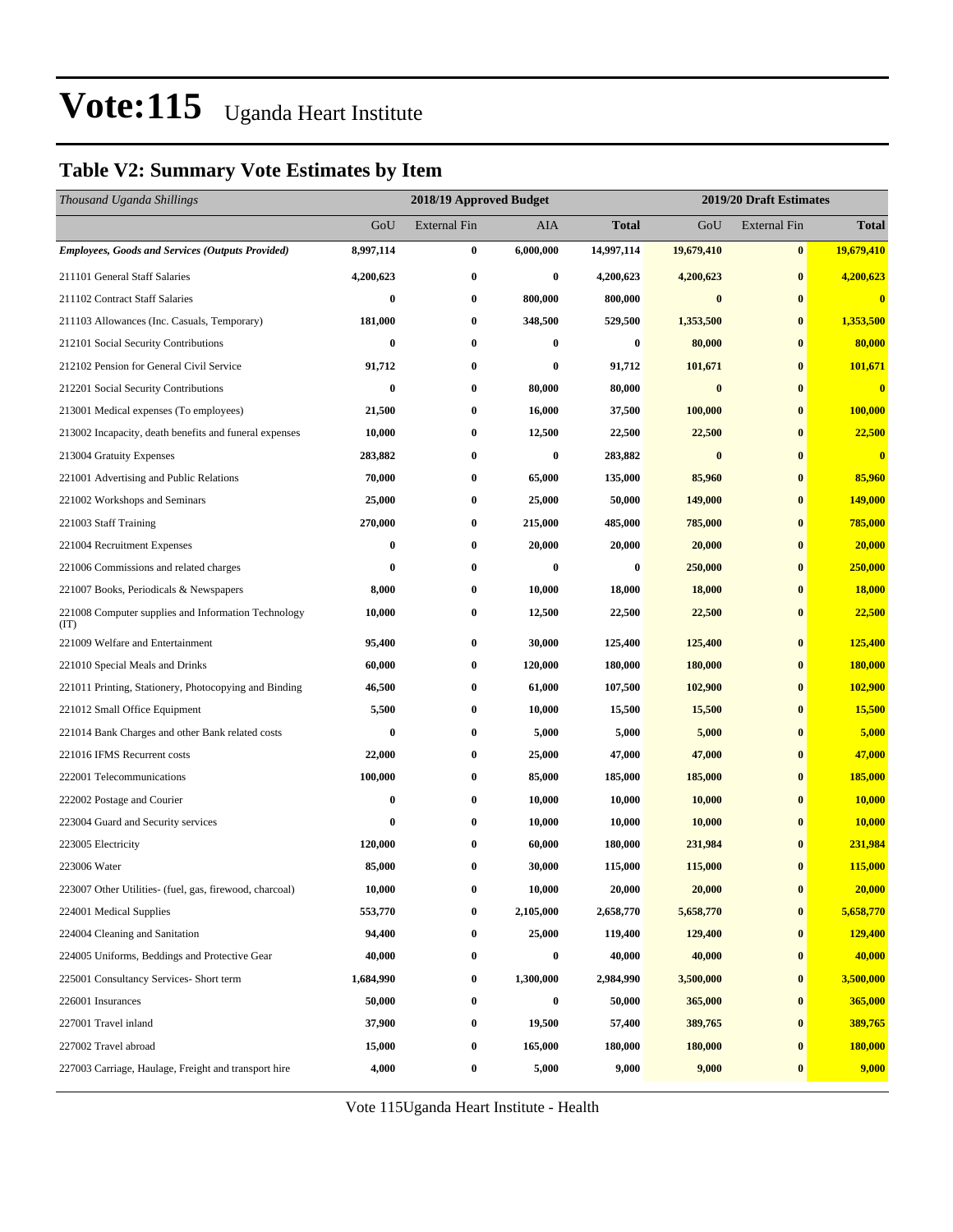| 227004 Fuel, Lubricants and Oils                                   | 115,937    | $\bf{0}$     | 190.000   | 305,937    | 305,937      | $\bf{0}$       | 305,937      |
|--------------------------------------------------------------------|------------|--------------|-----------|------------|--------------|----------------|--------------|
| 228001 Maintenance - Civil                                         | 15,000     | $\bf{0}$     | 15,000    | 30,000     | 30,000       | $\bf{0}$       | 30,000       |
| 228002 Maintenance - Vehicles                                      | 30,000     | $\bf{0}$     | 15,000    | 45,000     | 95,000       | $\bf{0}$       | 95,000       |
| 228003 Maintenance - Machinery, Equipment &<br>Furniture           | 635,000    | $\bf{0}$     | 90,000    | 725,000    | 725,000      | $\bf{0}$       | 725,000      |
| 228004 Maintenance – Other                                         | 5,000      | $\bf{0}$     | 10,000    | 15,000     | 15,000       | $\bf{0}$       | 15,000       |
| <b>Investment</b> (Capital Purchases)                              | 4,500,000  | $\bf{0}$     | $\bf{0}$  | 4,500,000  | 4,650,000    | $\bf{0}$       | 4,650,000    |
| 281503 Engineering and Design Studies & Plans for<br>capital works | $\bf{0}$   | $\bf{0}$     | $\bf{0}$  | $\bf{0}$   | 150,000      | $\bf{0}$       | 150,000      |
| 312101 Non-Residential Buildings                                   | 0          | $\bf{0}$     | $\bf{0}$  | $\bf{0}$   | 3,500,000    | $\bf{0}$       | 3,500,000    |
| 312202 Machinery and Equipment                                     | 324,800    | $\bf{0}$     | $\bf{0}$  | 324,800    | $\bf{0}$     | $\mathbf{0}$   | 0            |
| 312203 Furniture & Fixtures                                        | 77,638     | $\bf{0}$     | $\bf{0}$  | 77,638     | $\mathbf{0}$ | $\mathbf{0}$   | $\mathbf{0}$ |
| 312211 Office Equipment                                            | 85,000     | $\bf{0}$     | $\bf{0}$  | 85,000     | 60,000       | $\mathbf{0}$   | 60,000       |
| 312212 Medical Equipment                                           | 3,834,562  | $\bf{0}$     | $\bf{0}$  | 3,834,562  | 940,000      | $\mathbf{0}$   | 940,000      |
| 312214 Laboratory Equipments                                       | 178,000    | $\bf{0}$     | $\bf{0}$  | 178,000    | $\bf{0}$     | $\bf{0}$       | $\mathbf{0}$ |
| <b>Arrears</b>                                                     | 76,479     | $\bf{0}$     | $\bf{0}$  | 76,479     | $\bf{0}$     | $\mathbf{0}$   | $\mathbf{0}$ |
| 321605 Domestic arrears (Budgeting)                                | 76,479     | $\bf{0}$     | $\bf{0}$  | 76,479     | $\bf{0}$     | $\bf{0}$       | $\mathbf{0}$ |
| <b>Grand Total Vote 115</b>                                        | 13,573,592 | $\bf{0}$     | 6,000,000 | 19,573,592 | 24,329,410   | $\bf{0}$       | 24,329,410   |
| <b>Total Excluding Arrears</b>                                     | 13,497,114 | $\mathbf{0}$ | 6,000,000 | 19,497,114 | 24,329,410   | $\overline{0}$ | 24,329,410   |
|                                                                    |            |              |           |            |              |                |              |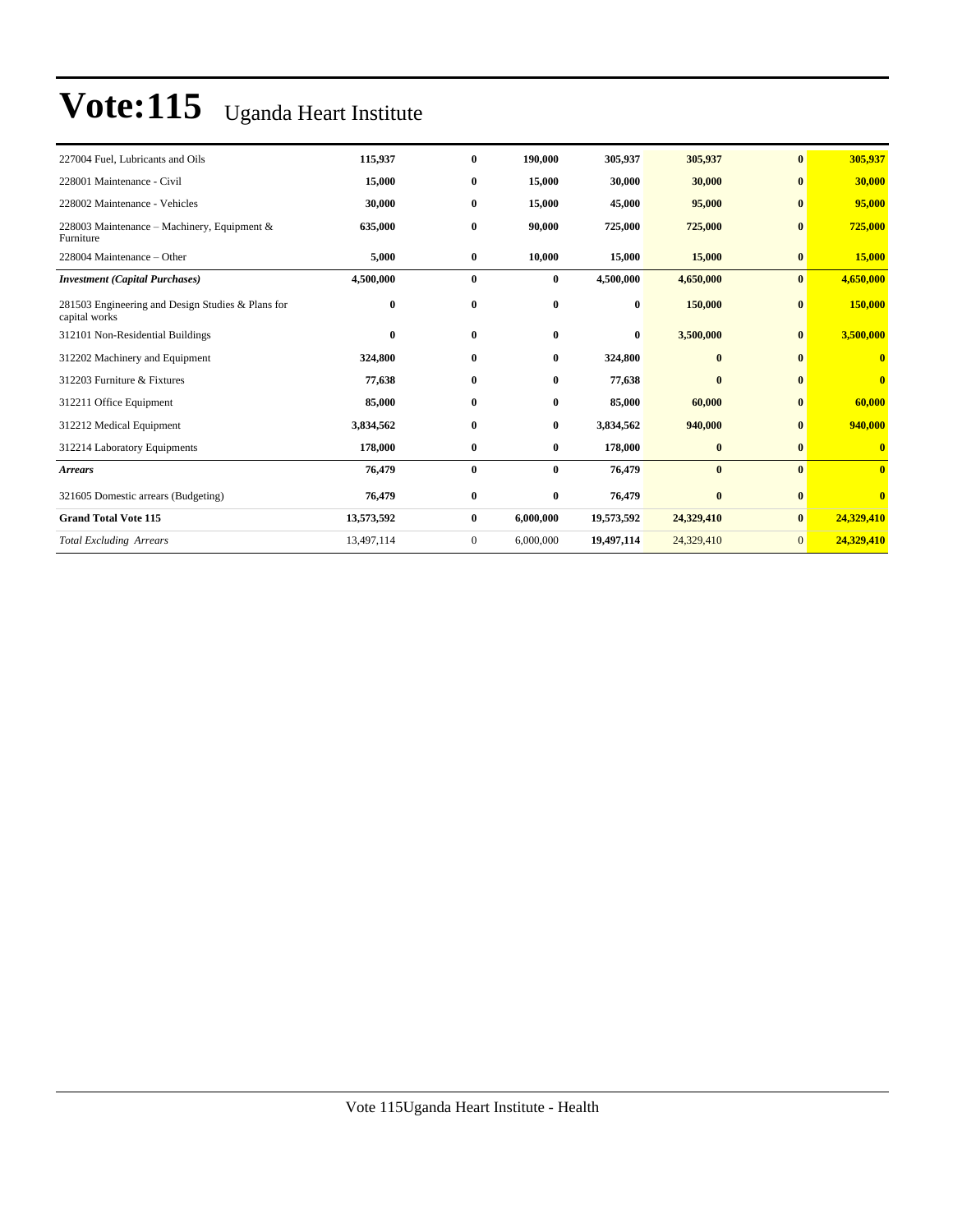### **Table V3: Detailed Estimates by Programme, Sub Programme, Output and Item**

#### *Programmme 58 Heart Services*

*Recurrent Budget Estimates*

#### **SubProgramme 01 Management**

| Thousand Uganda Shillings                                |                  | 2018/19 Approved Budget |                  |              | 2019/20 Draft Estimates |                  |              |
|----------------------------------------------------------|------------------|-------------------------|------------------|--------------|-------------------------|------------------|--------------|
| <b>Outputs Provided</b>                                  | Wage             | Non Wage                | AIA              | <b>Total</b> | Wage                    | Non Wage         | <b>Total</b> |
| <b>Output 085804 Heart Institute Support Services</b>    |                  |                         |                  |              |                         |                  |              |
| 211101 General Staff Salaries                            | 4,200,623        | $\boldsymbol{0}$        | $\boldsymbol{0}$ | 4,200,623    | $\mathbf{0}$            | $\boldsymbol{0}$ | $\mathbf{0}$ |
| 211102 Contract Staff Salaries                           | $\boldsymbol{0}$ | $\overline{0}$          | 800,000          | 800,000      | $\mathbf{0}$            | $\mathbf{0}$     | $\mathbf{0}$ |
| 211103 Allowances (Inc. Casuals, Temporary)              | $\boldsymbol{0}$ | 10,000                  | 126,500          | 136,500      | $\mathbf{0}$            | 136,500          | 136,500      |
| 212102 Pension for General Civil Service                 | $\boldsymbol{0}$ | 91,712                  | $\boldsymbol{0}$ | 91,712       | $\mathbf{0}$            | $\overline{0}$   | $\mathbf{0}$ |
| 212201 Social Security Contributions                     | $\boldsymbol{0}$ | $\overline{0}$          | 80,000           | 80,000       | $\overline{0}$          | $\overline{0}$   | $\mathbf{0}$ |
| 213001 Medical expenses (To employees)                   | $\boldsymbol{0}$ | 20,000                  | 15,000           | 35,000       | $\mathbf{0}$            | $\overline{0}$   | $\mathbf{0}$ |
| 213002 Incapacity, death benefits and funeral expenses   | $\boldsymbol{0}$ | 10,000                  | 12,500           | 22,500       | $\mathbf{0}$            | $\mathbf{0}$     | $\bf{0}$     |
| 213004 Gratuity Expenses                                 | $\boldsymbol{0}$ | 283,882                 | $\boldsymbol{0}$ | 283,882      | $\mathbf{0}$            | $\overline{0}$   | $\bf{0}$     |
| 221001 Advertising and Public Relations                  | $\overline{0}$   | $\boldsymbol{0}$        | 25,000           | 25,000       | $\boldsymbol{0}$        | 55,000           | 55,000       |
| 221002 Workshops and Seminars                            | $\boldsymbol{0}$ | 15,000                  | 25,000           | 40,000       | $\mathbf{0}$            | $\mathbf{0}$     | $\mathbf{0}$ |
| 221003 Staff Training                                    | $\boldsymbol{0}$ | 20,000                  | 95,000           | 115,000      | $\mathbf{0}$            | $\mathbf{0}$     | $\mathbf{0}$ |
| 221004 Recruitment Expenses                              | $\overline{0}$   | $\overline{0}$          | 20,000           | 20,000       | $\boldsymbol{0}$        | $\overline{0}$   | $\mathbf{0}$ |
| 221006 Commissions and related charges                   | $\boldsymbol{0}$ | $\boldsymbol{0}$        | $\boldsymbol{0}$ | $\bf{0}$     | $\boldsymbol{0}$        | 250,000          | 250,000      |
| 221007 Books, Periodicals & Newspapers                   | $\boldsymbol{0}$ | 8,000                   | 10,000           | 18,000       | $\boldsymbol{0}$        | 18,000           | 18,000       |
| 221008 Computer supplies and Information Technology (IT) | $\boldsymbol{0}$ | 10,000                  | 12,500           | 22,500       | $\boldsymbol{0}$        | 22,500           | 22,500       |
| 221009 Welfare and Entertainment                         | $\boldsymbol{0}$ | 20,400                  | 20,000           | 40,400       | $\boldsymbol{0}$        | $\mathbf{0}$     | $\mathbf{0}$ |
| 221010 Special Meals and Drinks                          | $\boldsymbol{0}$ | $\boldsymbol{0}$        | 20,000           | 20,000       | $\mathbf{0}$            | 20,000           | 20,000       |
| 221011 Printing, Stationery, Photocopying and Binding    | $\overline{0}$   | 20,000                  | 30,000           | 50,000       | $\overline{0}$          | 100,000          | 100,000      |
| 221012 Small Office Equipment                            | $\boldsymbol{0}$ | 5,500                   | 10,000           | 15,500       | $\boldsymbol{0}$        | 15,500           | 15,500       |
| 221014 Bank Charges and other Bank related costs         | $\boldsymbol{0}$ | $\boldsymbol{0}$        | 5,000            | 5,000        | $\boldsymbol{0}$        | 5,000            | 5,000        |
| 221016 IFMS Recurrent costs                              | $\mathbf{0}$     | 22,000                  | 25,000           | 47,000       | $\boldsymbol{0}$        | 47,000           | 47,000       |
| 222001 Telecommunications                                | $\boldsymbol{0}$ | 10,000                  | 85,000           | 95,000       | $\mathbf{0}$            | 185,000          | 185,000      |
| 222002 Postage and Courier                               | $\boldsymbol{0}$ | $\boldsymbol{0}$        | 10,000           | 10,000       | $\mathbf{0}$            | 10,000           | 10,000       |
| 223004 Guard and Security services                       | $\boldsymbol{0}$ | $\boldsymbol{0}$        | 10,000           | 10,000       | $\mathbf{0}$            | 10,000           | 10,000       |
| 223005 Electricity                                       | $\boldsymbol{0}$ | 20,000                  | 60,000           | 80,000       | $\boldsymbol{0}$        | 231,984          | 231,984      |
| 223006 Water                                             | $\boldsymbol{0}$ | 5,000                   | 30,000           | 35,000       | $\mathbf{0}$            | 115,000          | 115,000      |
| 223007 Other Utilities- (fuel, gas, firewood, charcoal)  | $\boldsymbol{0}$ | $\boldsymbol{0}$        | 10,000           | 10,000       | $\boldsymbol{0}$        | 20,000           | 20,000       |
| 224004 Cleaning and Sanitation                           | $\boldsymbol{0}$ | 20,000                  | 25,000           | 45,000       | $\boldsymbol{0}$        | 129,400          | 129,400      |
| 224005 Uniforms, Beddings and Protective Gear            | $\overline{0}$   | $\boldsymbol{0}$        | $\boldsymbol{0}$ | $\bf{0}$     | $\boldsymbol{0}$        | 40,000           | 40,000       |
| 226001 Insurances                                        | $\boldsymbol{0}$ | $\boldsymbol{0}$        | $\boldsymbol{0}$ | $\mathbf{0}$ | $\boldsymbol{0}$        | 365,000          | 365,000      |
| 227001 Travel inland                                     | $\boldsymbol{0}$ | 5,000                   | 17,500           | 22,500       | $\boldsymbol{0}$        | 269,025          | 269,025      |
| 227002 Travel abroad                                     | $\overline{0}$   | 15,000                  | 65,000           | 80,000       | $\mathbf{0}$            | 159,400          | 159,400      |

Vote 115Uganda Heart Institute - Health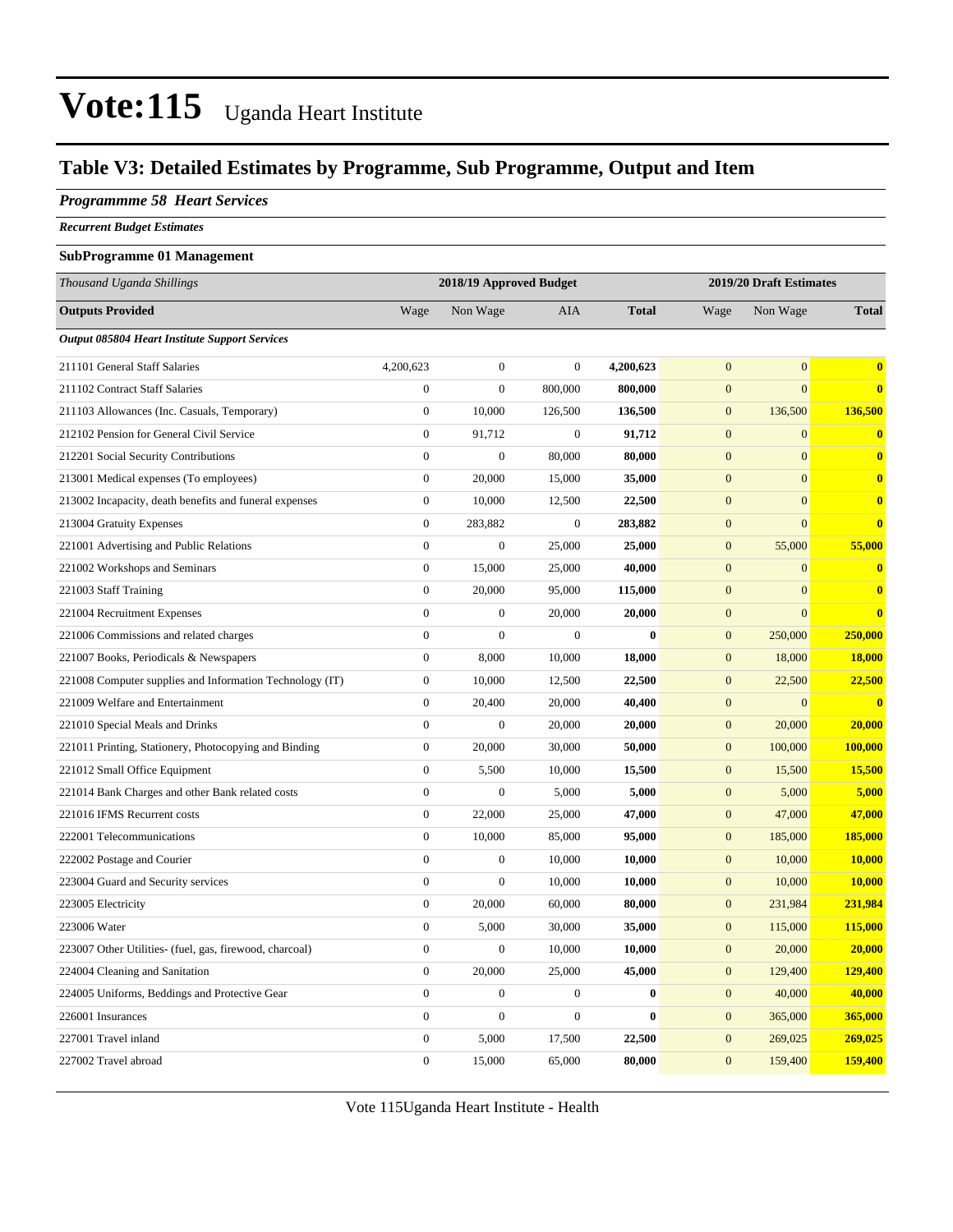| 227003 Carriage, Haulage, Freight and transport hire   | $\boldsymbol{0}$      | 4,000                   | 5,000            | 9,000        | $\mathbf{0}$          | 9,000                   | 9,000            |
|--------------------------------------------------------|-----------------------|-------------------------|------------------|--------------|-----------------------|-------------------------|------------------|
| 227004 Fuel, Lubricants and Oils                       | $\boldsymbol{0}$      | 4,737                   | 110,000          | 114,737      | $\mathbf{0}$          | 247,937                 | 247,937          |
| 228001 Maintenance - Civil                             | $\boldsymbol{0}$      | 15,000                  | 15,000           | 30,000       | $\boldsymbol{0}$      | 30,000                  | 30,000           |
| 228002 Maintenance - Vehicles                          | $\overline{0}$        | 20,000                  | 15,000           | 35,000       | $\mathbf{0}$          | 95,000                  | 95,000           |
| 228003 Maintenance – Machinery, Equipment & Furniture  | $\boldsymbol{0}$      | 40,000                  | 30,000           | 70,000       | $\mathbf{0}$          | 725,000                 | 725,000          |
| 228004 Maintenance – Other                             | $\boldsymbol{0}$      | 5,000                   | 10,000           | 15,000       | $\boldsymbol{0}$      | 15,000                  | 15,000           |
| <b>Total Cost of Output 04</b>                         | 4,200,623             | 700,231                 | 1,829,000        | 6,729,854    | $\boldsymbol{\theta}$ | 3,326,246               | 3,326,246        |
| Output 085819 Human Resource Management Services       |                       |                         |                  |              |                       |                         |                  |
| 211101 General Staff Salaries                          | $\boldsymbol{0}$      | $\boldsymbol{0}$        | $\boldsymbol{0}$ | $\bf{0}$     | 4,200,623             | $\overline{0}$          | 4,200,623        |
| 211103 Allowances (Inc. Casuals, Temporary)            | $\boldsymbol{0}$      | $\boldsymbol{0}$        | $\mathbf{0}$     | $\bf{0}$     | $\boldsymbol{0}$      | 800,000                 | 800,000          |
| 212101 Social Security Contributions                   | $\boldsymbol{0}$      | $\boldsymbol{0}$        | $\mathbf{0}$     | $\bf{0}$     | $\boldsymbol{0}$      | 80,000                  | 80,000           |
| 212102 Pension for General Civil Service               | $\overline{0}$        | $\boldsymbol{0}$        | $\boldsymbol{0}$ | $\bf{0}$     | $\mathbf{0}$          | 101,671                 | 101,671          |
| 213001 Medical expenses (To employees)                 | $\boldsymbol{0}$      | $\boldsymbol{0}$        | $\boldsymbol{0}$ | $\bf{0}$     | $\mathbf{0}$          | 97,500                  | 97,500           |
| 213002 Incapacity, death benefits and funeral expenses | $\boldsymbol{0}$      | $\boldsymbol{0}$        | $\mathbf{0}$     | $\bf{0}$     | $\mathbf{0}$          | 22,500                  | 22,500           |
| 221002 Workshops and Seminars                          | $\boldsymbol{0}$      | $\boldsymbol{0}$        | $\mathbf{0}$     | $\bf{0}$     | $\mathbf{0}$          | 40,000                  | 40,000           |
| 221003 Staff Training                                  | $\overline{0}$        | $\boldsymbol{0}$        | $\mathbf{0}$     | $\bf{0}$     | $\mathbf{0}$          | 215,000                 | 215,000          |
| 221004 Recruitment Expenses                            | $\overline{0}$        | $\boldsymbol{0}$        | $\mathbf{0}$     | $\bf{0}$     | $\mathbf{0}$          | 20,000                  | 20,000           |
| 221009 Welfare and Entertainment                       | $\overline{0}$        | $\boldsymbol{0}$        | $\boldsymbol{0}$ | $\bf{0}$     | $\mathbf{0}$          | 125,400                 | 125,400          |
| <b>Total Cost of Output 19</b>                         | $\boldsymbol{\theta}$ | 0                       | 0                | 0            | 4,200,623             | 1,502,071               | 5,702,694        |
| <b>Total Cost Of Outputs Provided</b>                  | 4,200,623             | 700,231                 | 1,829,000        | 6,729,854    | 4,200,623             | 4,828,317               | 9,028,940        |
| <b>Total Cost for SubProgramme 01</b>                  | 4,200,623             | 700,231                 | 1,829,000        | 6,729,854    | 4,200,623             | 4,828,317               | 9,028,940        |
| <b>Total Excluding Arrears</b>                         | 4,200,623             | 700,231                 | 1,829,000        | 6,729,854    | 4,200,623             | 4,828,317               | 9,028,940        |
| <b>SubProgramme 02 Medical Services</b>                |                       |                         |                  |              |                       |                         |                  |
| Thousand Uganda Shillings                              |                       | 2018/19 Approved Budget |                  |              |                       | 2019/20 Draft Estimates |                  |
| <b>Outputs Provided</b>                                | Wage                  | Non Wage                | AIA              | <b>Total</b> | Wage                  | Non Wage                | <b>Total</b>     |
| Output 085801 Heart Research                           |                       |                         |                  |              |                       |                         |                  |
| 211103 Allowances (Inc. Casuals, Temporary)            | $\mathbf{0}$          | 6,000                   | 30,000           | 36,000       | $\mathbf{0}$          | 60,000                  | 60,000           |
| 221002 Workshops and Seminars                          | $\boldsymbol{0}$      | 10,000                  | $\boldsymbol{0}$ | 10,000       | $\mathbf{0}$          | 59,000                  | 59,000           |
| 221003 Staff Training                                  | $\boldsymbol{0}$      | 0                       | 20,000           | 20,000       | $\mathbf{0}$          | $\boldsymbol{0}$        | $\bf{0}$         |
| 221011 Printing, Stationery, Photocopying and Binding  | 0                     | 5,000                   | 10,000           | 15,000       | $\boldsymbol{0}$      | 400                     | 400              |
| 225001 Consultancy Services- Short term                | $\overline{0}$        | 13,760                  | $\boldsymbol{0}$ | 13,760       | $\mathbf{0}$          | $\mathbf{0}$            | $\boldsymbol{0}$ |
| 227001 Travel inland                                   | $\overline{0}$        | $\boldsymbol{0}$        | $\boldsymbol{0}$ | $\bf{0}$     | $\mathbf{0}$          | 16,800                  | 16,800           |
| 227002 Travel abroad                                   | $\boldsymbol{0}$      | $\boldsymbol{0}$        | $\boldsymbol{0}$ | $\bf{0}$     | $\mathbf{0}$          | 20,600                  | 20,600           |
| <b>Total Cost of Output 01</b>                         | 0                     | 34,760                  | 60,000           | 94,760       | $\boldsymbol{\theta}$ | 156,800                 | 156,800          |
| <b>Output 085802 Heart Care Services</b>               |                       |                         |                  |              |                       |                         |                  |
| 211103 Allowances (Inc. Casuals, Temporary)            | $\overline{0}$        | 150,000                 | 150,000          | 300,000      | $\mathbf{0}$          | 300,000                 | 300,000          |
| 221001 Advertising and Public Relations                | $\boldsymbol{0}$      | 60,000                  | $\boldsymbol{0}$ | 60,000       | $\mathbf{0}$          | $\boldsymbol{0}$        | $\bf{0}$         |
| 221003 Staff Training                                  | $\boldsymbol{0}$      | 250,000                 | 100,000          | 350,000      | $\boldsymbol{0}$      | $\boldsymbol{0}$        | $\bullet$        |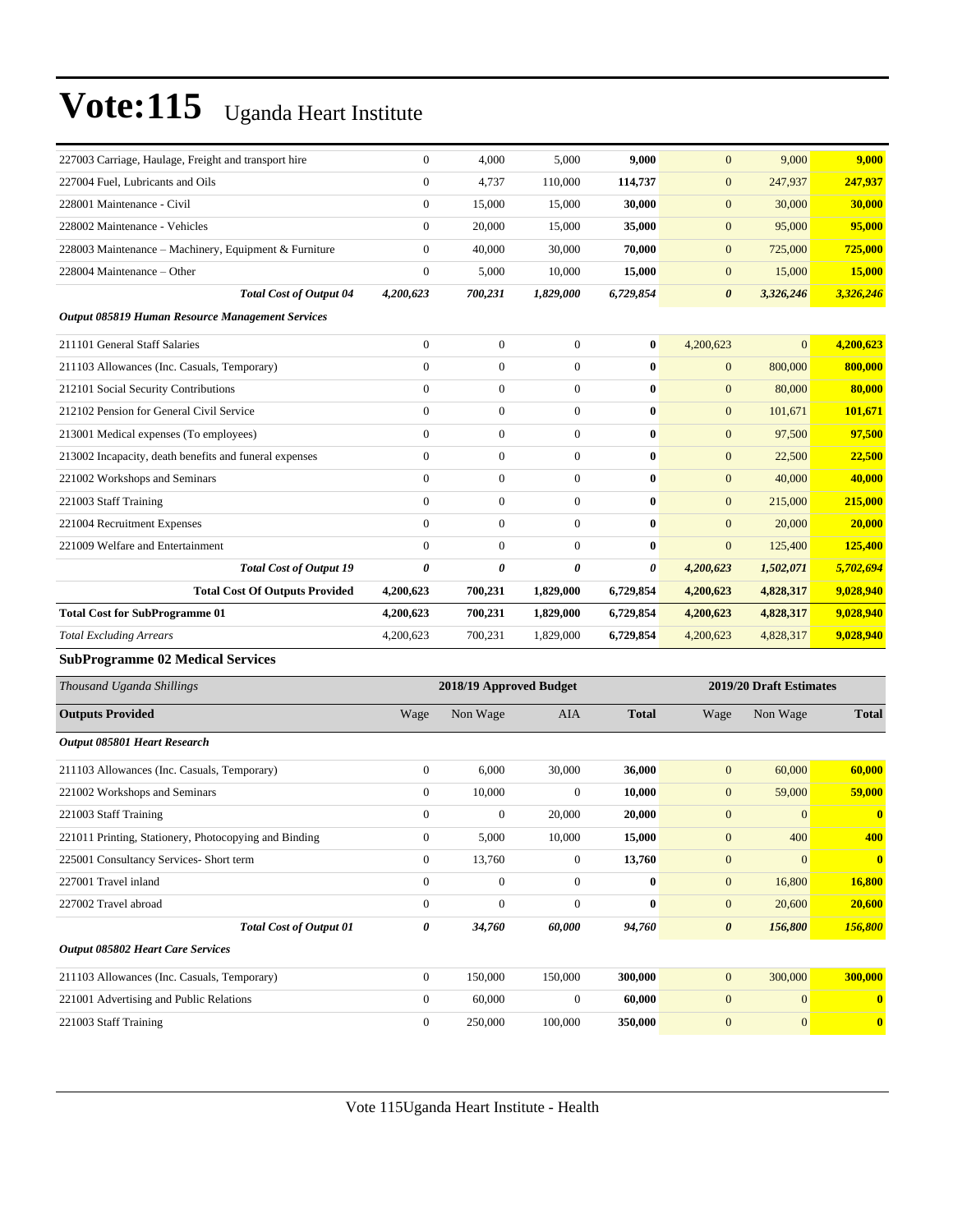| 221009 Welfare and Entertainment                        | $\boldsymbol{0}$ | 75,000           | 10,000           | 85,000       | $\mathbf{0}$          | $\boldsymbol{0}$      | $\bf{0}$              |
|---------------------------------------------------------|------------------|------------------|------------------|--------------|-----------------------|-----------------------|-----------------------|
| 221010 Special Meals and Drinks                         | $\boldsymbol{0}$ | 60,000           | 100,000          | 160,000      | $\mathbf{0}$          | 160,000               | 160,000               |
| 221011 Printing, Stationery, Photocopying and Binding   | $\boldsymbol{0}$ | 20,000           | 20,000           | 40,000       | $\mathbf{0}$          | $\mathbf{0}$          | $\bf{0}$              |
| 222001 Telecommunications                               | $\overline{0}$   | 90,000           | $\boldsymbol{0}$ | 90,000       | $\mathbf{0}$          | $\overline{0}$        | $\bf{0}$              |
| 223005 Electricity                                      | $\mathbf{0}$     | 100,000          | $\boldsymbol{0}$ | 100,000      | $\mathbf{0}$          | $\overline{0}$        | $\bf{0}$              |
| 223006 Water                                            | $\boldsymbol{0}$ | 80,000           | $\boldsymbol{0}$ | 80,000       | $\mathbf{0}$          | $\overline{0}$        | $\bf{0}$              |
| 223007 Other Utilities- (fuel, gas, firewood, charcoal) | $\boldsymbol{0}$ | 10,000           | $\boldsymbol{0}$ | 10,000       | $\boldsymbol{0}$      | $\overline{0}$        | $\bf{0}$              |
| 224001 Medical Supplies                                 | $\boldsymbol{0}$ | 553,770          | 2,105,000        | 2,658,770    | $\mathbf{0}$          | 5,658,770             | 5,658,770             |
| 224004 Cleaning and Sanitation                          | $\overline{0}$   | 74,400           | $\boldsymbol{0}$ | 74,400       | $\mathbf{0}$          | $\boldsymbol{0}$      | $\bf{0}$              |
| 224005 Uniforms, Beddings and Protective Gear           | $\overline{0}$   | 40,000           | $\mathbf{0}$     | 40,000       | $\mathbf{0}$          | $\overline{0}$        | $\mathbf{0}$          |
| 225001 Consultancy Services- Short term                 | $\boldsymbol{0}$ | 1,671,230        | 1,300,000        | 2,971,230    | $\mathbf{0}$          | $\overline{0}$        | $\bf{0}$              |
| 226001 Insurances                                       | $\boldsymbol{0}$ | 50,000           | $\boldsymbol{0}$ | 50,000       | $\boldsymbol{0}$      | $\overline{0}$        | $\bf{0}$              |
| 227001 Travel inland                                    | $\boldsymbol{0}$ | 27,400           | $\boldsymbol{0}$ | 27,400       | $\mathbf{0}$          | 27,400                | 27,400                |
| 227002 Travel abroad                                    | $\overline{0}$   | $\boldsymbol{0}$ | 70,000           | 70,000       | $\mathbf{0}$          | $\overline{0}$        | $\bf{0}$              |
| 227004 Fuel, Lubricants and Oils                        | $\overline{0}$   | 93,200           | 40,000           | 133,200      | $\mathbf{0}$          | $\overline{0}$        | $\bf{0}$              |
| 228003 Maintenance - Machinery, Equipment & Furniture   | $\boldsymbol{0}$ | 595,000          | 60,000           | 655,000      | $\mathbf{0}$          | $\boldsymbol{0}$      | $\bf{0}$              |
| <b>Total Cost of Output 02</b>                          | 0                | 4,000,000        | 3,955,000        | 7,955,000    | $\boldsymbol{\theta}$ | 6,146,170             | 6,146,170             |
| <b>Output 085803 Heart Outreach Services</b>            |                  |                  |                  |              |                       |                       |                       |
| 211103 Allowances (Inc. Casuals, Temporary)             | $\boldsymbol{0}$ | 10,000           | 40,000           | 50,000       | $\mathbf{0}$          | 50,000                | 50,000                |
| 221001 Advertising and Public Relations                 | $\overline{0}$   | 10,000           | 40,000           | 50,000       | $\mathbf{0}$          | 30,960                | 30,960                |
| 227001 Travel inland                                    | $\overline{0}$   | $\boldsymbol{0}$ | $\boldsymbol{0}$ | $\bf{0}$     | $\mathbf{0}$          | 69,040                | 69,040                |
| 227002 Travel abroad                                    | $\boldsymbol{0}$ | $\boldsymbol{0}$ | 30,000           | 30,000       | $\mathbf{0}$          | $\overline{0}$        | $\bf{0}$              |
| 227004 Fuel, Lubricants and Oils                        | $\boldsymbol{0}$ | 18,000           | 40,000           | 58,000       | $\boldsymbol{0}$      | 58,000                | 58,000                |
| 228002 Maintenance - Vehicles                           | $\mathbf{0}$     | 10,000           | $\boldsymbol{0}$ | 10,000       | $\mathbf{0}$          | $\mathbf{0}$          | $\bf{0}$              |
| <b>Total Cost of Output 03</b>                          | 0                | 48,000           | 150,000          | 198,000      | $\boldsymbol{\theta}$ | 208,000               | 208,000               |
| <b>Output 085819 Human Resource Management Services</b> |                  |                  |                  |              |                       |                       |                       |
| 221002 Workshops and Seminars                           | $\boldsymbol{0}$ | $\boldsymbol{0}$ | $\boldsymbol{0}$ | $\bf{0}$     | $\mathbf{0}$          | 50,000                | 50,000                |
| 221003 Staff Training                                   | $\overline{0}$   | $\boldsymbol{0}$ | $\boldsymbol{0}$ | $\bf{0}$     | $\mathbf{0}$          | 570,000               | 570,000               |
| 225001 Consultancy Services- Short term                 | $\overline{0}$   | $\boldsymbol{0}$ | $\mathbf{0}$     | $\bf{0}$     | $\mathbf{0}$          | 3,500,000             | 3,500,000             |
| <b>Total Cost of Output 19</b>                          | 0                | 0                | 0                | 0            | $\boldsymbol{\theta}$ | 4,120,000             | 4,120,000             |
| <b>Total Cost Of Outputs Provided</b>                   | $\bf{0}$         | 4,082,760        | 4,165,000        | 8,247,760    | $\mathbf{0}$          | 10,630,970            | 10,630,970            |
| <b>Arrears</b>                                          | Wage             | Non Wage         | AIA              | <b>Total</b> | Wage                  | Non Wage              | <b>Total</b>          |
| Output 085899 Arrears                                   |                  |                  |                  |              |                       |                       |                       |
|                                                         |                  |                  |                  |              |                       |                       |                       |
| 321605 Domestic arrears (Budgeting)                     | $\boldsymbol{0}$ | 76,479           | $\boldsymbol{0}$ | 76,479       | $\mathbf{0}$          | $\vert 0 \vert$       | $\mathbf{0}$          |
| <b>Total Cost of Output 99</b>                          | 0                | 76,479           | 0                | 76,479       | $\boldsymbol{\theta}$ | $\boldsymbol{\theta}$ | $\boldsymbol{\theta}$ |
| <b>Total Cost Of Arrears</b>                            | $\bf{0}$         | 76,479           | $\bf{0}$         | 76,479       | $\bf{0}$              | $\bf{0}$              | $\bf{0}$              |
| <b>Total Cost for SubProgramme 02</b>                   | $\bf{0}$         | 4,159,239        | 4,165,000        | 8,324,239    | $\bf{0}$              | 10,630,970            | 10,630,970            |
| <b>Total Excluding Arrears</b>                          | $\boldsymbol{0}$ | 4,082,760        | 4,165,000        | 8,247,760    | $\mathbf{0}$          | 10,630,970            | 10,630,970            |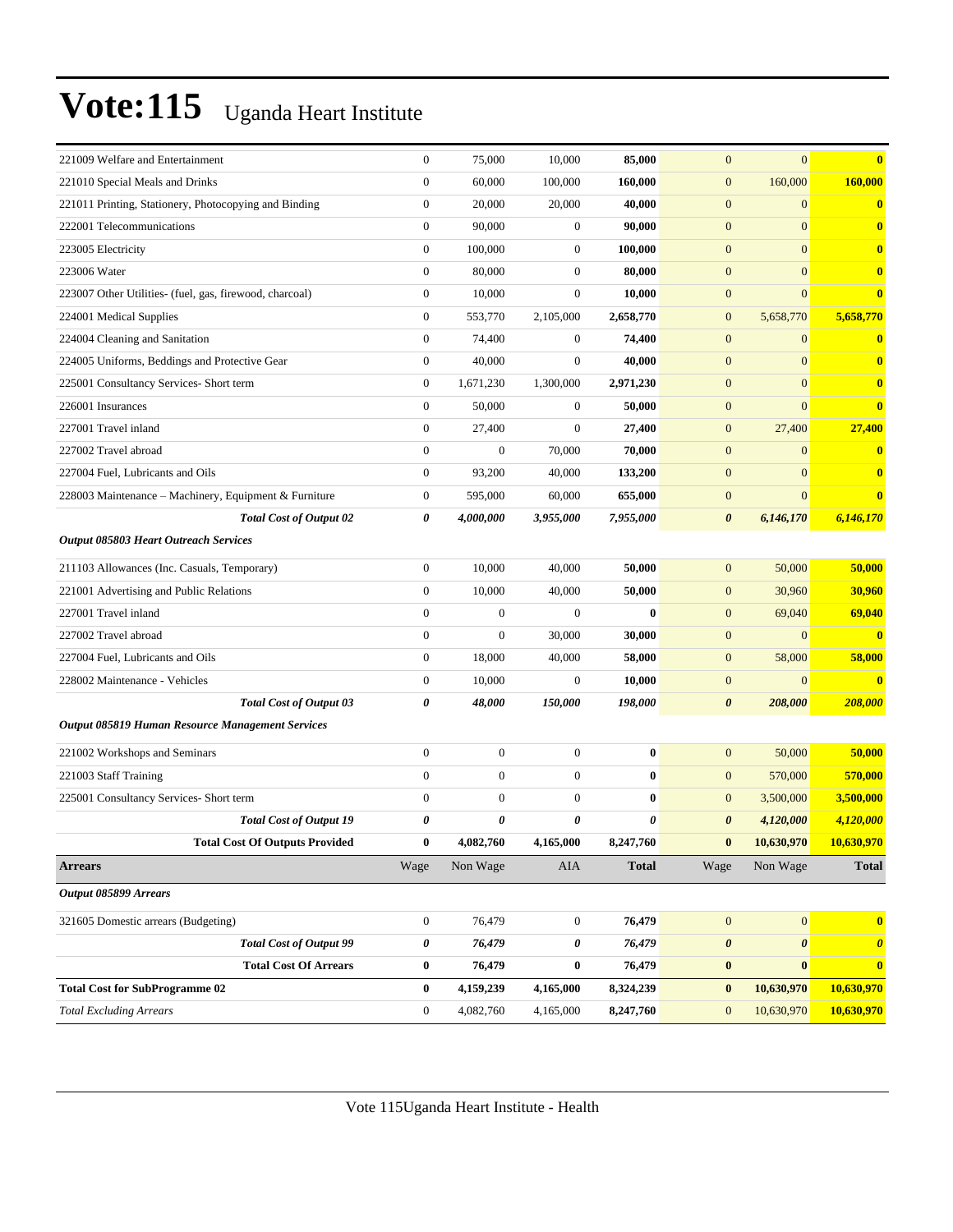#### **SubProgramme 03 Internal Audit**

| Thousand Uganda Shillings                                               |                        | 2018/19 Approved Budget |                       | 2019/20 Draft Estimates |                               |                         |                       |
|-------------------------------------------------------------------------|------------------------|-------------------------|-----------------------|-------------------------|-------------------------------|-------------------------|-----------------------|
| <b>Outputs Provided</b>                                                 | Wage                   | Non Wage                | AIA                   | <b>Total</b>            | Wage                          | Non Wage                | <b>Total</b>          |
| <b>Output 085804 Heart Institute Support Services</b>                   |                        |                         |                       |                         |                               |                         |                       |
| 211103 Allowances (Inc. Casuals, Temporary)                             | $\boldsymbol{0}$       | 5,000                   | 2,000                 | 7,000                   | $\mathbf{0}$                  | 7,000                   | 7,000                 |
| 213001 Medical expenses (To employees)                                  | $\boldsymbol{0}$       | 1,500                   | 1,000                 | 2,500                   | $\boldsymbol{0}$              | 2,500                   | 2,500                 |
| 221011 Printing, Stationery, Photocopying and Binding                   | $\boldsymbol{0}$       | 1,500                   | 1,000                 | 2,500                   | $\overline{0}$                | 2,500                   | 2,500                 |
| 227001 Travel inland                                                    | $\boldsymbol{0}$       | 5,500                   | 2,000                 | 7,500                   | $\mathbf{0}$                  | 7,500                   | 7,500                 |
| <b>Total Cost of Output 04</b>                                          | $\boldsymbol{\theta}$  | 13,500                  | 6,000                 | 19,500                  | $\pmb{\theta}$                | 19,500                  | 19,500                |
| <b>Total Cost Of Outputs Provided</b>                                   | $\bf{0}$               | 13,500                  | 6,000                 | 19,500                  | $\bf{0}$                      | 19,500                  | 19,500                |
| <b>Total Cost for SubProgramme 03</b>                                   | $\bf{0}$               | 13,500                  | 6,000                 | 19,500                  | $\bf{0}$                      | 19,500                  | 19,500                |
| <b>Total Excluding Arrears</b>                                          | $\boldsymbol{0}$       | 13,500                  | 6,000                 | 19,500                  | $\overline{0}$                | 19,500                  | 19,500                |
| <b>Development Budget Estimates</b>                                     |                        |                         |                       |                         |                               |                         |                       |
| Project 1121 Uganda Heart Institute Project                             |                        |                         |                       |                         |                               |                         |                       |
| Thousand Uganda Shillings                                               |                        | 2018/19 Approved Budget |                       |                         |                               | 2019/20 Draft Estimates |                       |
| <b>Capital Purchases</b>                                                | GoU Dev't External Fin |                         | <b>AIA</b>            | <b>Total</b>            | <b>GoU Dev't External Fin</b> |                         | <b>Total</b>          |
| Output 085872 Government Buildings and Administrative Infrastructure    |                        |                         |                       |                         |                               |                         |                       |
| 312101 Non-Residential Buildings                                        | $\boldsymbol{0}$       | $\boldsymbol{0}$        | $\mathbf{0}$          | $\bf{0}$                | 3,500,000                     | $\overline{0}$          | 3,500,000             |
| Total Cost Of Output 085872                                             | $\theta$               | $\boldsymbol{\theta}$   | $\boldsymbol{\theta}$ | $\theta$                | 3,500,000                     | $\boldsymbol{\theta}$   | 3,500,000             |
| Output 085876 Purchase of Office and ICT Equipment, including Software  |                        |                         |                       |                         |                               |                         |                       |
| 312202 Machinery and Equipment                                          | 324,800                | $\mathbf{0}$            | $\mathbf{0}$          | 324,800                 | $\overline{0}$                | $\mathbf{0}$            | $\bf{0}$              |
| 312211 Office Equipment                                                 | 85,000                 | $\boldsymbol{0}$        | $\boldsymbol{0}$      | 85,000                  | 60,000                        | $\boldsymbol{0}$        | 60,000                |
| Total Cost Of Output 085876                                             | 409,800                | 0                       | 0                     | 409,800                 | 60,000                        | $\boldsymbol{\theta}$   | 60,000                |
| Output 085877 Purchase of Specialised Machinery & Equipment             |                        |                         |                       |                         |                               |                         |                       |
| 312212 Medical Equipment                                                | 3,834,562              | $\boldsymbol{0}$        | $\mathbf{0}$          | 3,834,562               | 940,000                       | $\boldsymbol{0}$        | 940,000               |
| 312214 Laboratory Equipments                                            | 178,000                | $\boldsymbol{0}$        | $\mathbf{0}$          | 178,000                 | $\overline{0}$                | $\mathbf{0}$            | $\bf{0}$              |
| Total Cost Of Output 085877                                             | 4,012,562              | 0                       | 0                     | 4,012,562               | 940,000                       | $\boldsymbol{\theta}$   | 940,000               |
| Output 085878 Purchase of Office and Residential Furniture and Fittings |                        |                         |                       |                         |                               |                         |                       |
| 312203 Furniture & Fixtures                                             | 77,638                 | $\boldsymbol{0}$        | $\boldsymbol{0}$      | 77,638                  | $\boldsymbol{0}$              | $\boldsymbol{0}$        | $\mathbf{0}$          |
| Total Cost Of Output 085878                                             | 77,638                 | 0                       | 0                     | 77,638                  | $\boldsymbol{\theta}$         | $\boldsymbol{\theta}$   | $\boldsymbol{\theta}$ |
| <b>Total Cost for Capital Purchases</b>                                 | 4,500,000              | $\boldsymbol{0}$        | $\boldsymbol{0}$      | 4,500,000               | 4,500,000                     | $\boldsymbol{0}$        | 4,500,000             |
| <b>Total Cost for Project: 1121</b>                                     | 4,500,000              | $\boldsymbol{0}$        | $\boldsymbol{0}$      | 4,500,000               | 4,500,000                     | $\boldsymbol{0}$        | 4,500,000             |
| <b>Total Excluding Arrears</b>                                          | 4,500,000              | $\mathbf{0}$            | $\overline{0}$        | 4,500,000               | 4,500,000                     | $\mathbf{0}$            | 4,500,000             |